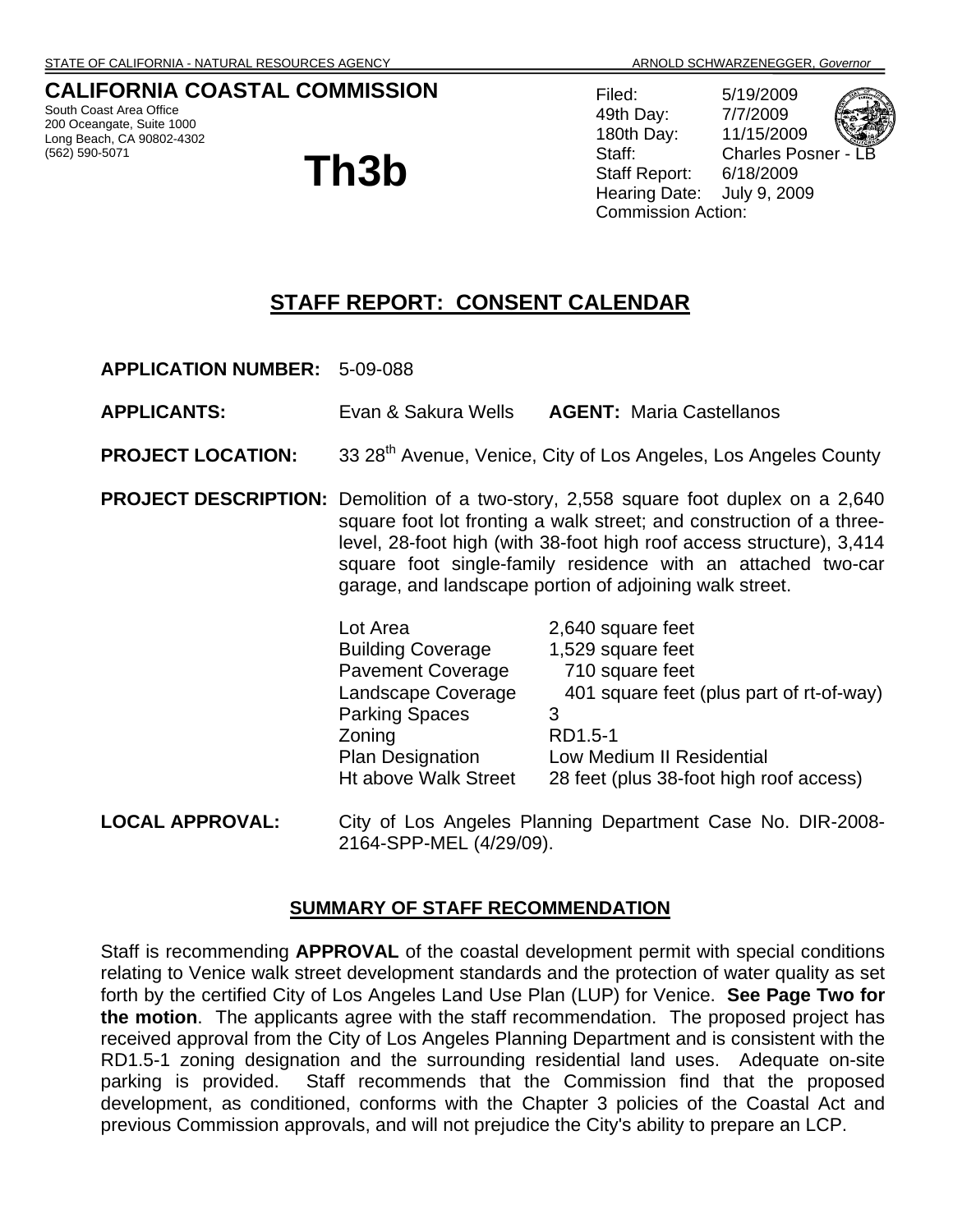## **SUBSTANTIVE FILE DOCUMENTS:**

- 1. Certified Land Use Plan for Venice, City of Los Angeles, 6/14/01.
- 2. Venice Specific Plan, City of Los Angeles Ordinance No. 175,693.
- 3. Coastal Development Permit 5-06-070 (Certain: 10 26<sup>th</sup> Avenue).
- 4. Coastal Development Permit 5-06-371 (Nichols: 33 25<sup>th</sup> Avenue).
- 5. Coastal Development Permit 5-07-251 (Cook & Aroth: 21 27<sup>th</sup> Avenue).
- 6. Coastal Development Permit 5-07-316 (Klein: 31 24<sup>th</sup> Avenue).
- 7. Coastal Development Permit 5-08-130 (Herndon: 33 20<sup>th</sup> Avenue).

## **STAFF RECOMMENDATION:**

The staff recommends that the Commission adopt the following resolution to **APPROVE** the coastal development permit application with special conditions:

#### **MOTION:** *"I move that the Commission approve the coastal development permit applications included on the consent calendar in accordance with the staff recommendations."*

Staff recommends a **YES** vote. Passage of this motion will result in approval of all the permits included on the consent calendar. An affirmative vote by a majority of the Commissioners present is needed to pass the motion.

#### **I. Resolution: Approval with Conditions**

The Commission hereby **APPROVES** a coastal development permit for the proposed development and adopts the findings set forth below on grounds that the development as conditioned will be in conformity with the policies of Chapter 3 of the Coastal Act and will not prejudice the ability of the local government having jurisdiction over the area to prepare a Local Coastal Program conforming to the provisions of Chapter 3 of the Coastal Act. Approval of the permit complies with the California Environmental Quality Act because either 1) feasible mitigation measures and/or alternatives have been incorporated to substantially lessen any significant adverse effects of the development on the environment, or 2) there are no further feasible mitigation measures or alternatives that would substantially lessen any significant adverse impacts of the development on the environment.

#### **II. Standard Conditions**

- 1. Notice of Receipt and Acknowledgment. The permit is not valid and development shall not commence until a copy of the permit, signed by the permittee or authorized agent, acknowledging receipt of the permit and acceptance of the terms and conditions, is returned to the Commission office.
- 2. Expiration. If development has not commenced, the permit will expire two years from the date this permit is reported to the Commission. Development shall be pursued in a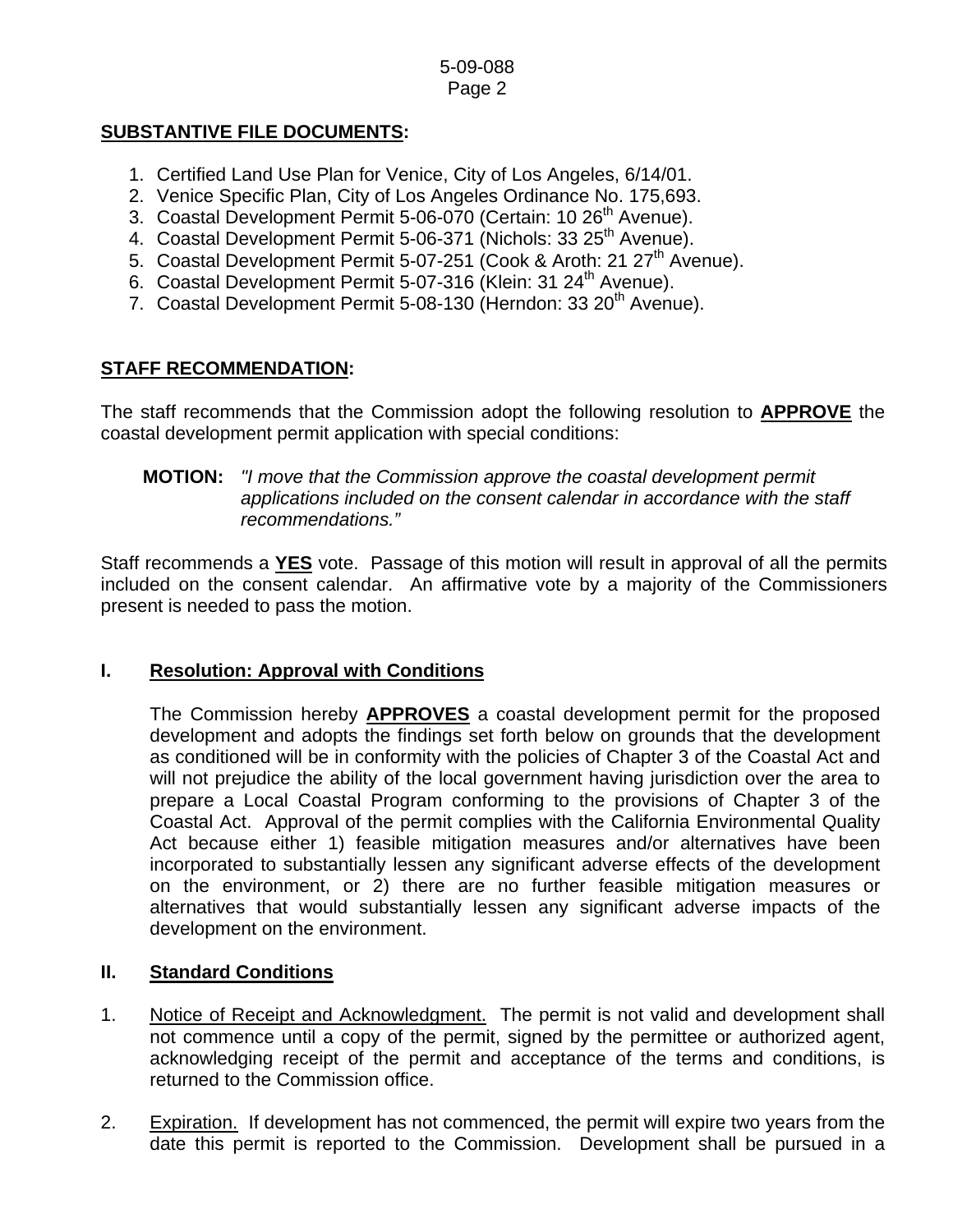diligent manner and completed in a reasonable period of time. Application for extension of the permit must be made prior to the expiration date.

- 3. Interpretation. Any questions of intent or interpretation of any condition will be resolved by the Executive Director or the Commission.
- 4. Assignment. The permit may be assigned to any qualified person, provided assignee files with the Commission an affidavit accepting all terms and conditions of the permit.
- 5. Terms and Conditions Run with the Land. These terms and conditions shall be perpetual, and it is the intention of the Commission and the permittee to bind all future owners and possessors of the subject property to the terms and conditions.

#### **III. Special Conditions**

#### 1. Compliance with the Venice Walk Street Setback, Design and Parking Standards

 Coastal Development Permit 5-09-088 approves the demolition of a duplex and the construction of a three-level, 28-foot high (with one 38-foot high roof access structure), 3,414 square foot single-family residence. All development must occur in strict compliance with the proposal as set forth in the application, subject to any special conditions. As proposed by the applicants, the approved development shall be constructed in conformance with the following Venice Walk Street Setback and Design Requirements:

- a) Building Design. In order to enhance visual quality and community character, the side of the building facing the  $28<sup>th</sup>$  Avenue walk street shall be designed and constructed with a varied and articulated façade that provides visual interest to pedestrians with frequent windows and the primary ground floor entrance for the residence facing the walk street, **as shown on Exhibit #6 of the 6/18/09 staff report**.
- b) Building Height. The maximum height of the structure shall not exceed 28 feet above the centerline of the fronting right-of-way  $(28<sup>th</sup>$  Avenue), except for one 38foot high roof access structure with a footprint that does not exceed one hundred square feet in area. Chimneys, exhaust ducts, ventilation shafts and other similar devices essential for building function are limited to 33 feet above the centerline of the fronting right-of-way.
- c)  $28<sup>th</sup>$  Avenue Right-of-Way. In order to enhance visual quality, prevent vehicular access, and to provide a transitional zone between a public walkway in the center of  $28<sup>th</sup>$  Avenue and the private dwelling, the area situated between the  $28<sup>th</sup>$ Avenue walkway and the permittees' property line (i.e., within the  $28<sup>th</sup>$  Avenue right-of-way) shall be maintained as a permeable yard area (except for a minimal paved walkway to the building entrance) landscaped with non-invasive and low water use plants (as identified by California Department of Water Resources - See: <http://www.owue.water.ca.gov/docs/wucols00.pdf>), and enclosed within a 42 inch high decorative fence or wall (e.g. split rail, picket or rustic). Private parking on the right-of-way is not permitted. The permittees and the proposed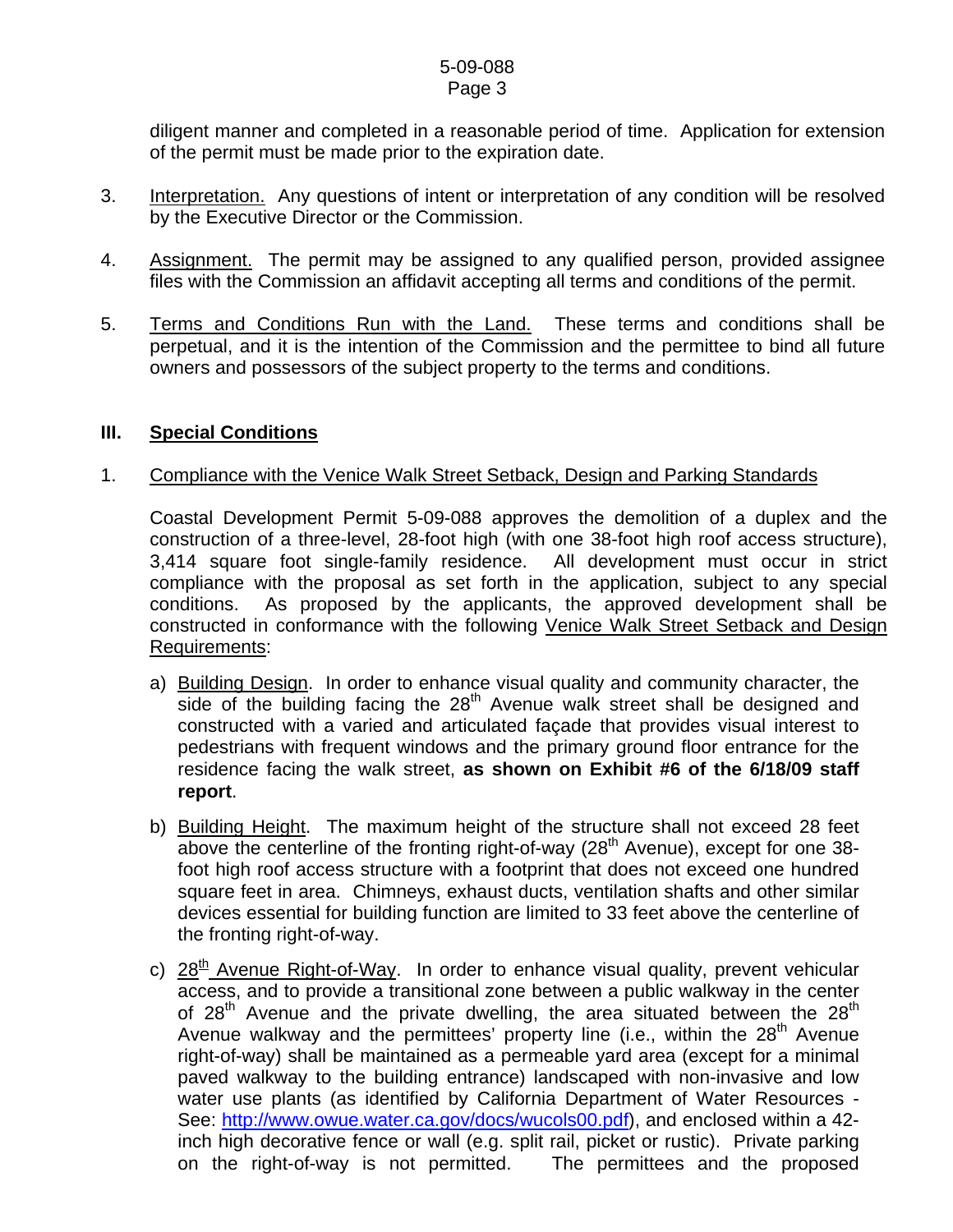development shall not interfere with public pedestrian access to and along a public walkway in center of the  $28<sup>th</sup>$  Avenue right-of-way.

Any proposed change or deviation from the approved plans, including change in the number of residential units, change to parking supply or change in use, shall be submitted to the Executive Director to determine whether an amendment to this permit is necessary pursuant to the requirements of the Coastal Act and the California Code of Regulations. No changes to the approved plans shall occur without a Commission amendment to this coastal development permit unless the Executive Director determines that no amendment is required.

#### 2. On-site Parking

A minimum of three (3) parking spaces shall be provided and maintained on the site to serve the approved single-family residence: two spaces in the garage and one space next to the garage. Vehicular access to the site shall be taken only from the rear alley  $(27<sup>th</sup>$  Place). Vehicular access is not permitted on the  $28<sup>th</sup>$  Avenue right-of-way.

#### 3. Construction Responsibilities and Debris Removal

By acceptance of this permit, the applicants agree that the permitted development shall be conducted in a manner that protects water quality pursuant to the implementation of the following BMPs:

- a) No construction materials, equipment, debris, or waste will be placed or stored where it may be subject to wind or rain erosion and dispersion.
- b) All grading and excavation areas shall be properly covered and sandbags and/or ditches shall be used to prevent runoff from leaving the site, and measures to control erosion must be implemented at the end of each day's work.
- c) Washout from concrete trucks shall be disposed of at a controlled location not subject to runoff into coastal waters or onto the beach, and more than fifty feet away from a storm drain, open ditch or surface waters.
- d) Any and all demolition/construction material shall be removed from the site (via the alley only) within ten days of completion of demolition/construction and disposed of at an appropriate location. If the disposal site is located within the coastal zone, a coastal development permit or an amendment to this permit shall be required before disposal can take place.
- e) Erosion control/sedimentation Best Management Practices (BMPs) shall be used to control sedimentation impacts to coastal waters during construction. BMPs shall include, but are not limited to: placement of sand bags around drainage inlets to prevent runoff/sediment transport into the sea.
- f) Any spills of construction equipment fluids or other hazardous materials shall be immediately contained on-site and disposed of in an environmentally safe manner as soon as possible.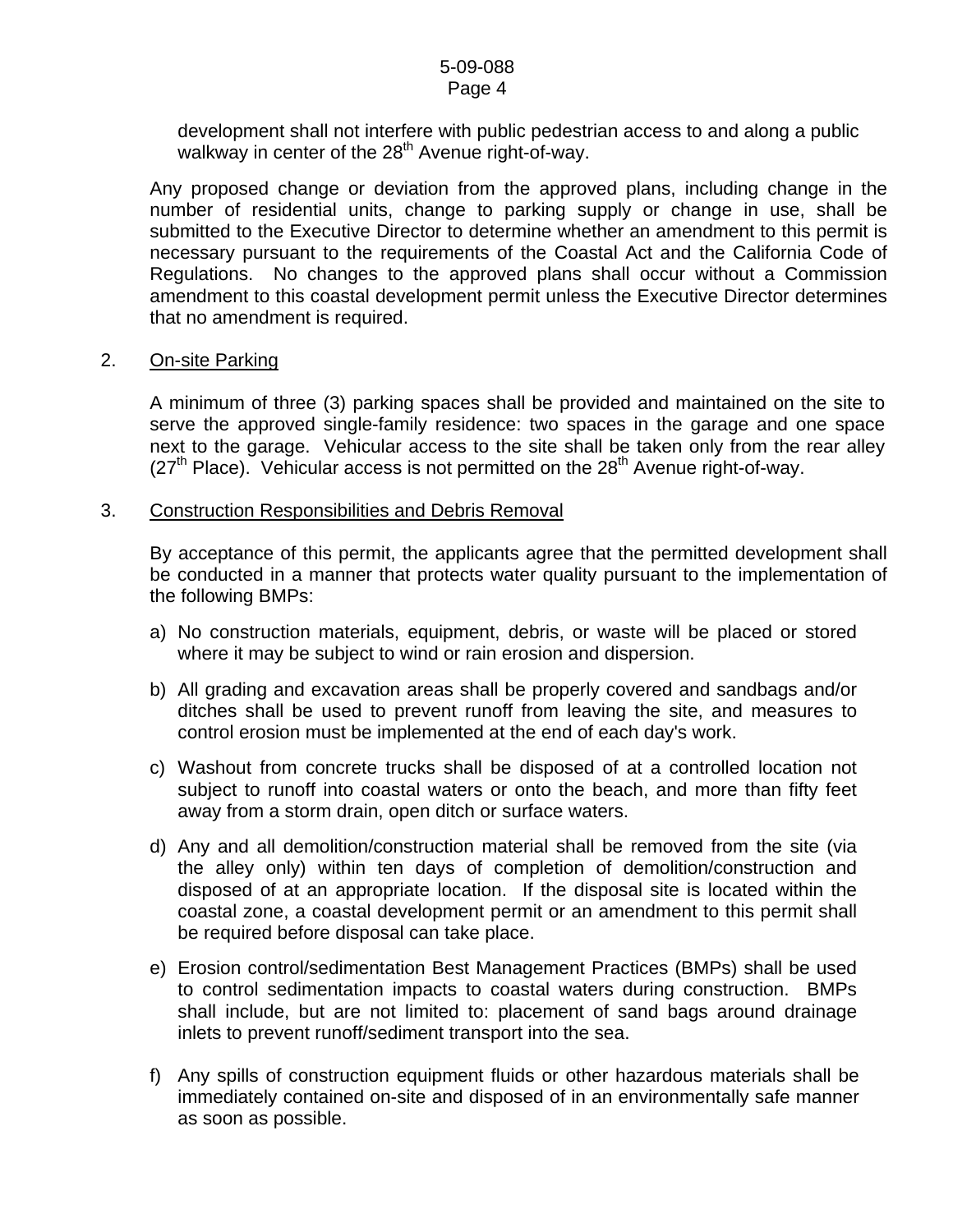## **IV. Findings and Declarations**

The Commission hereby finds and declares:

## **A. Project Description**

The applicants propose to demolish the existing 1950's era duplex on a 2,640 square foot lot fronting a walk street in North Venice, and then construct a three-level, 3,414 square foot single-family residence (See Exhibits). Approximately 66 cubic yards of material will be excavated for the lower level (basement). The project site is situated on the north side of  $28<sup>th</sup>$ Avenue in North Venice, one block inland of the beach (Exhibit #3). The  $28<sup>th</sup>$  Avenue is a 36foot wide City right-of-way designated as a walk street (i.e., closed to vehicular access) by the certified Venice Land Use Plan (LUP). The immediate neighborhood is comprised of a variety of old and new single-family and multi-unit residential structures that vary in height between 25 and forty feet.

The proposed three-level single-family residence is 28 feet high, with one 38-foot high stairway enclosure that provides access to a roof deck (Exhibit #5). A two-car garage and a third space next to the garage on the rear portion (alley-side) of the lot provides on-site parking (Exhibit  $#4$ ). The rear alley (27<sup>th</sup> Place) provides vehicular access to the on-site parking area. The front of the proposed single-family residence is set back fifteen feet from the  $28<sup>th</sup>$  Avenue rightof-way, which is consistent with the other buildings' setbacks on the street. The applicants have agreed to maintain a portion of the fronting  $28<sup>th</sup>$  Avenue right-of-way as a landscaped and permeable yard area (i.e., walk street encroachment) as required by the certified Venice LUP (Exhibit #4).

The proposed single-family residence, with its 28-foot high roof, conforms to the 28-foot height limit for structures fronting on walk streets in Venice (Exhibit #6). The proposed project also provides the required three on-site parking spaces. The proposed project incorporates best management practices (BMPs) to improve water quality in the watershed, including the minimization of impervious surfaces on the project site (approximately 700 square feet of permeable landscaped area will be maintained on the project site, which includes part of the 28<sup>th</sup> Avenue right-of-way).

The proposed single-family residence has been reviewed and approved by the City of Los Angeles Planning Department (Case No. DIR-2008-2164-SPP-MEL), and it is consistent with the RD1.5-1 zoning designation and the surrounding land uses. The City of Los Angeles Housing Department determined that one of the two existing residential units on the site is an affordable unit, but the Planning Department has found that it would not be economically feasible for the applicants to replace the affordable unit. Therefore, the affordable unit that will be demolished is not being replaced as part of the project.

As conditioned, the proposed project is consistent with community character, and will have no negative effects on visual resources or coastal access. The proposed project, as conditioned, is consistent with the Chapter 3 policies of the Coastal Act, the policies of the certified Venice LUP, and previous Commission approvals, and approval of the project as conditioned would not prejudice the City's ability to prepare a Local Coastal Program (LCP).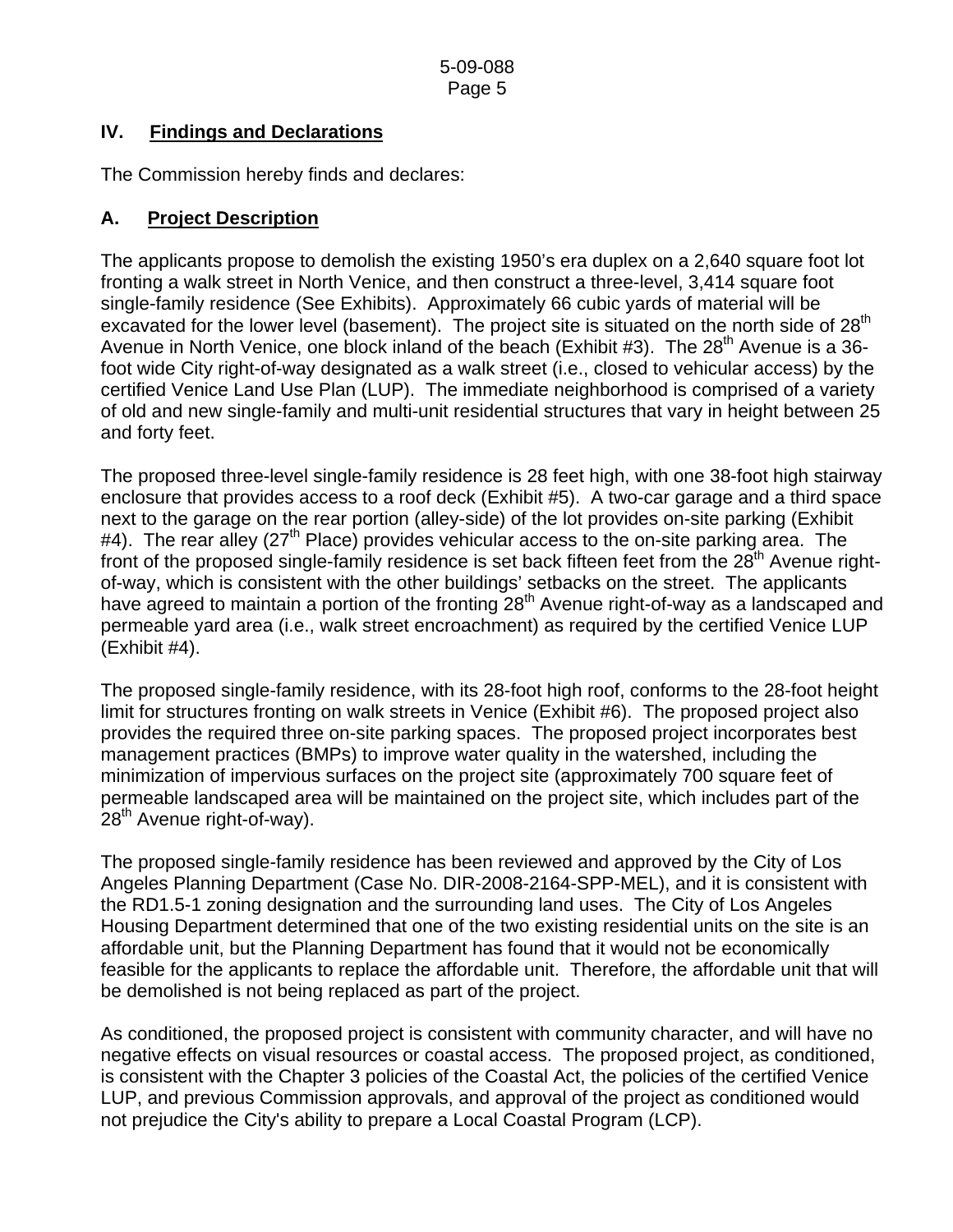## **B. Public Access**

As conditioned, the proposed development will not have any new adverse impact on public access to the coast or to nearby recreational facilities. Thus, as conditioned, the proposed development conforms with Sections 30210 through 30214, Sections 30220 through 30224, and 30252 of the Coastal Act.

## **C. Public Recreation**

The proposed development, as conditioned, does not interfere with public recreational use of coastal resources. The proposed development, as conditioned, protects coastal areas suited for recreational activities. Therefore, the Commission finds that the proposed development, as conditioned, is in conformity with Sections 30210 through 30214 and Sections 30220 through 30223 of the Coastal Act regarding the promotion of public recreational opportunities.

## **D. Marine Resources and Water Quality**

The proposed work will be occurring in a location where there is a potential for a discharge of polluted runoff from the project site into coastal waters. The storage or placement of construction material, debris, or waste in a location where it could be carried into coastal waters would result in an adverse effect on the marine environment. To reduce the potential for construction and post-construction related impacts on water quality, the Commission imposes special conditions requiring, but not limited to, the appropriate storage and handling of construction equipment and materials to minimize the potential of pollutants to enter coastal waters and for the use of on-going best management practices following construction. As conditioned, the Commission finds that the development conforms with Sections 30230 and 30231 of the Coastal Act.

# **E. Development**

The development is located within an existing developed area and, as conditioned, will be compatible with the character and scale of the surrounding area, has been designed to assure structural integrity, and will avoid cumulative adverse impacts on public access. Therefore, the Commission finds that the development, as conditioned, conforms with Sections 30250, 30251, 30252, 30253 and the public access provisions of the Coastal Act.

# **F. Local Coastal Program (LCP)**

Coastal Act section 30604(a) states that, prior to certification of a local coastal program ("LCP"), a coastal development permit can only be issued upon a finding that the proposed development is in conformity with Chapter 3 of the Act and that the permitted development will not prejudice the ability of the local government to prepare an LCP that is in conformity with Chapter 3. The City of Los Angeles Land Use Plan (LUP) for Venice was effectively certified on June 14, 2001. As conditioned, the proposed development is consistent with Chapter 3 of the Coastal Act and with the certified Land Use Plan for the area. Approval of the project, as conditioned, will not prejudice the ability of the local government to prepare an LCP that is in conformity with the provisions of Chapter 3 of the Coastal Act.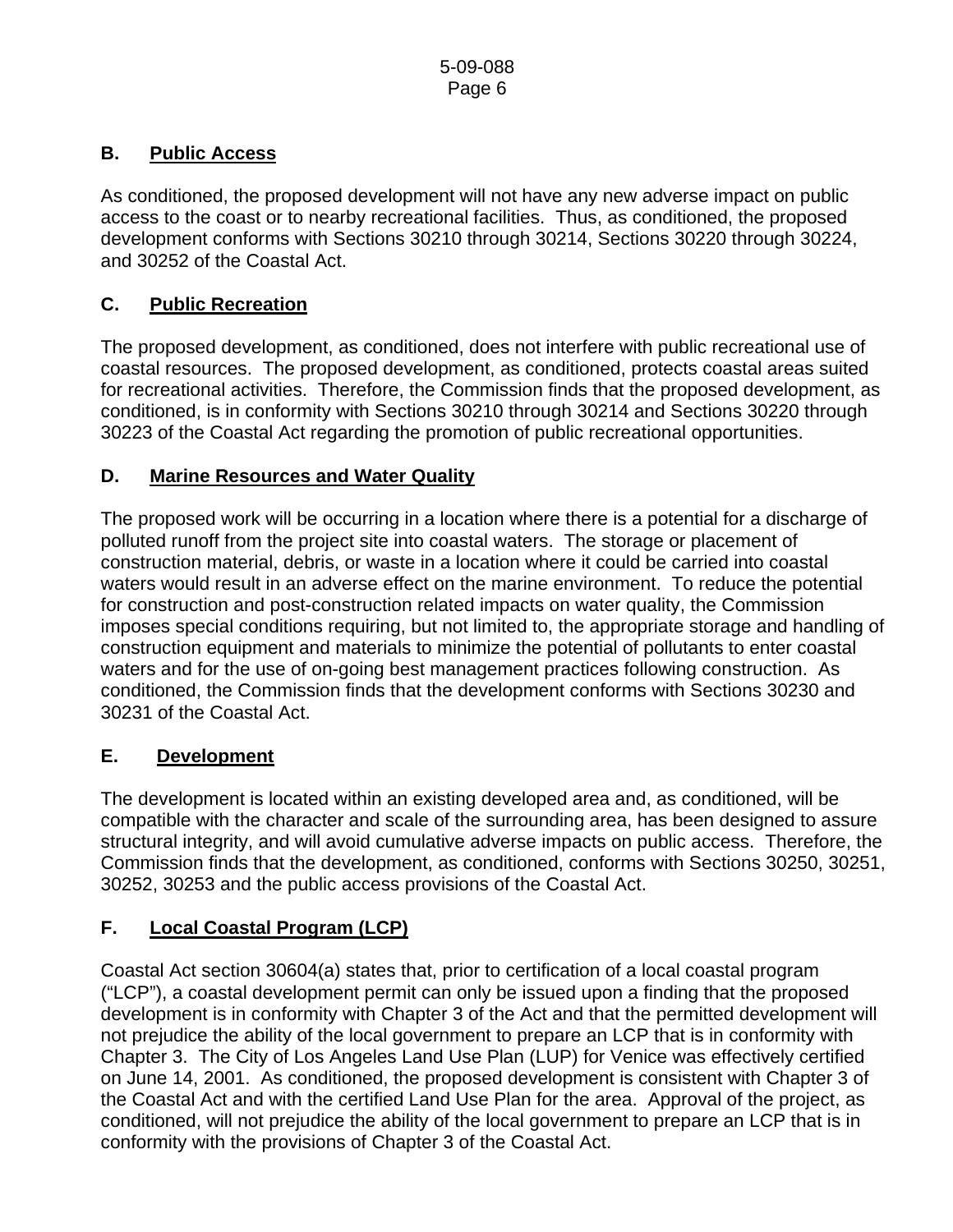## **G. California Environmental Quality Act (CEQA)**

As conditioned, there are no feasible alternatives or feasible mitigation measures available which would substantially lessen any significant adverse effect which the activity may have on the environment. Therefore, the Commission finds that the proposed project, as conditioned to mitigate the identified impacts, is the least environmentally damaging feasible alternative and can be found consistent with the requirements of the Coastal Act to conform to CEQA.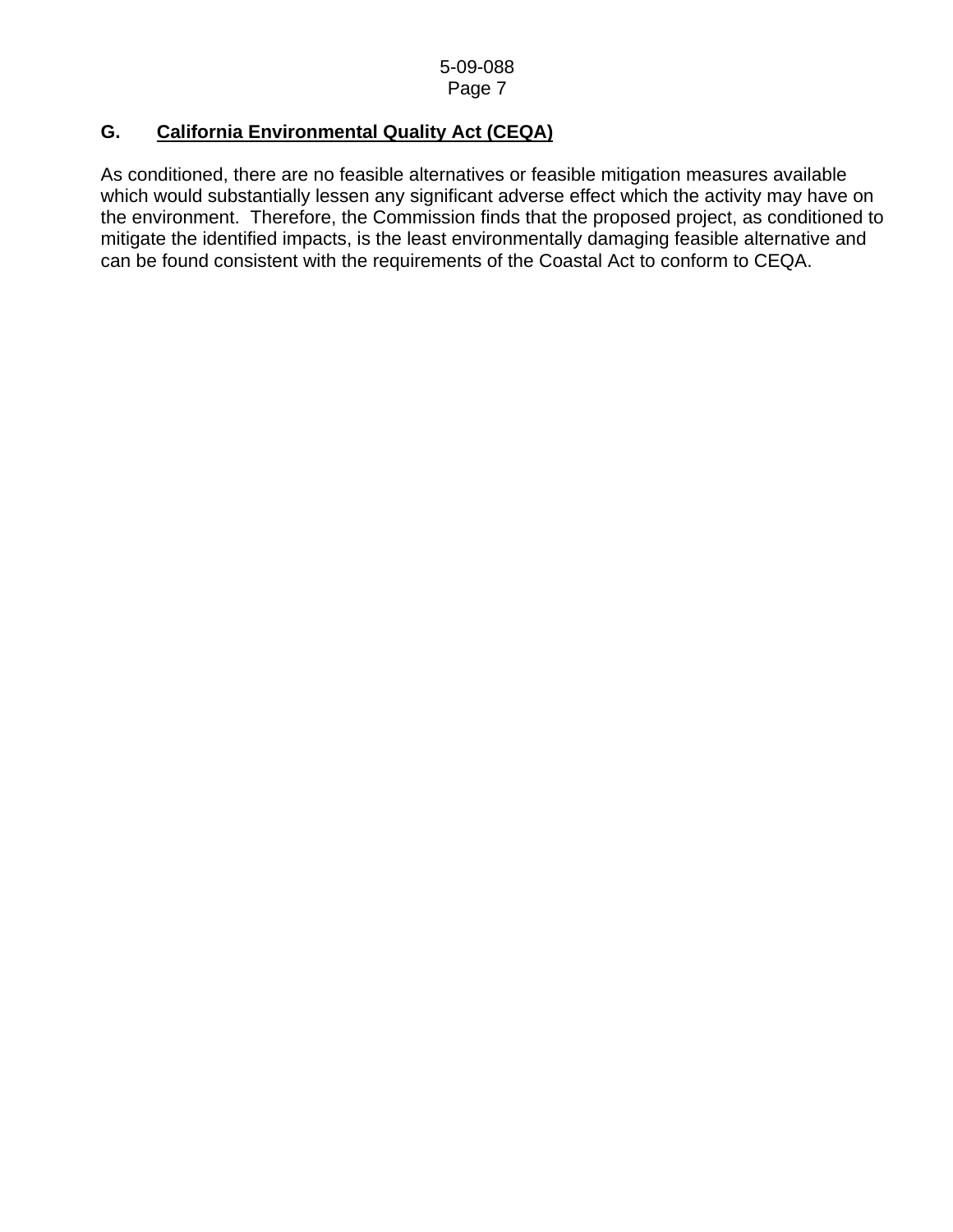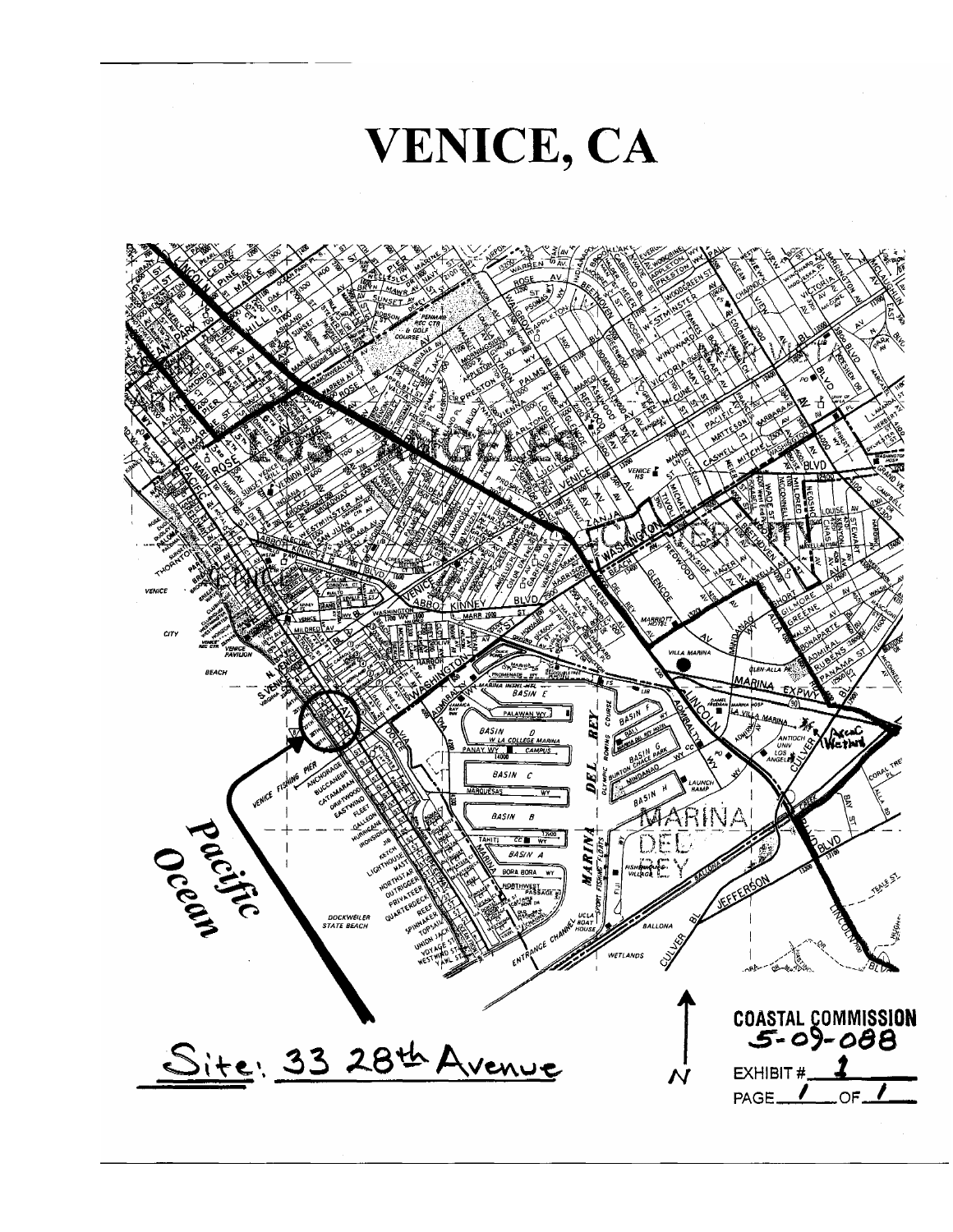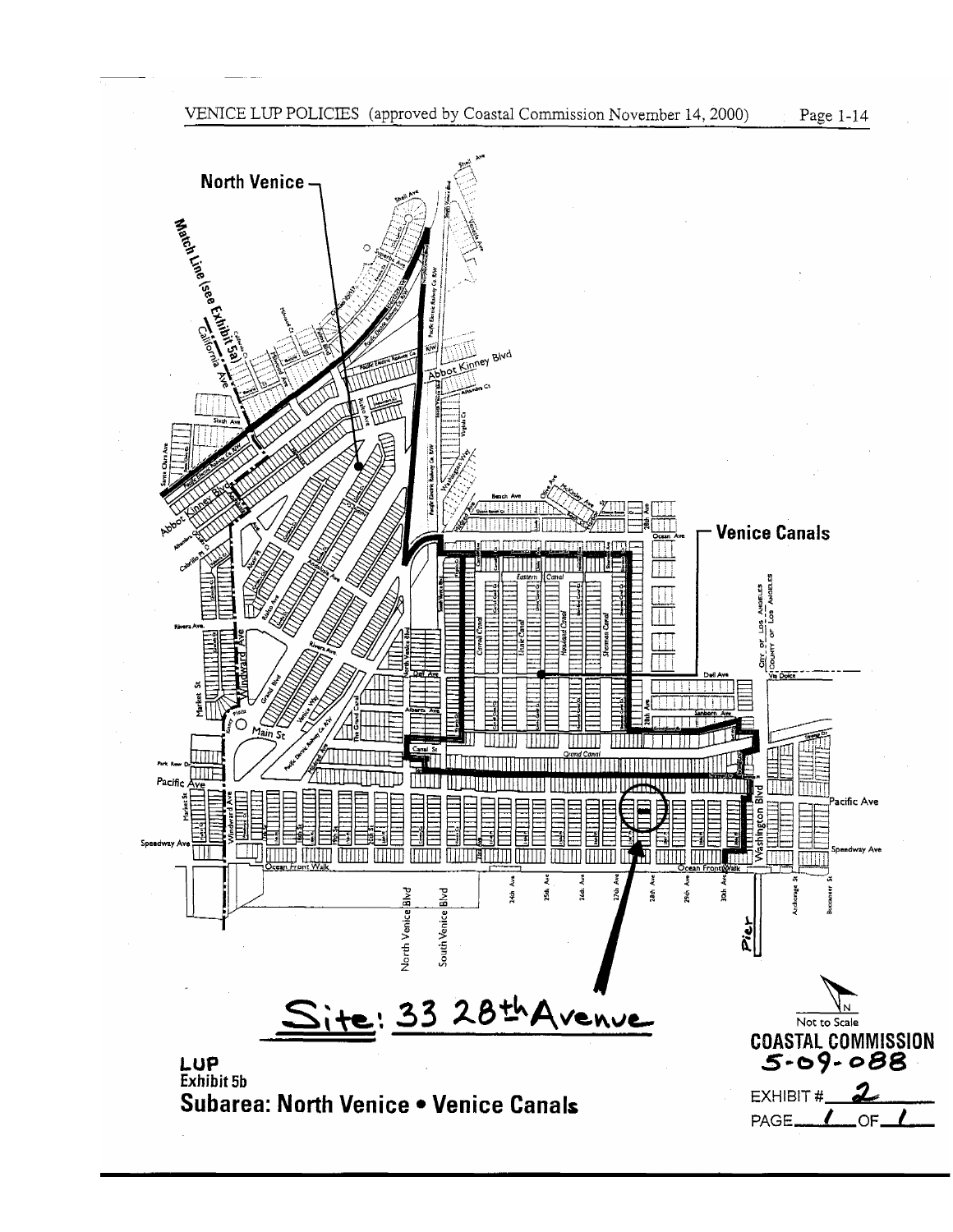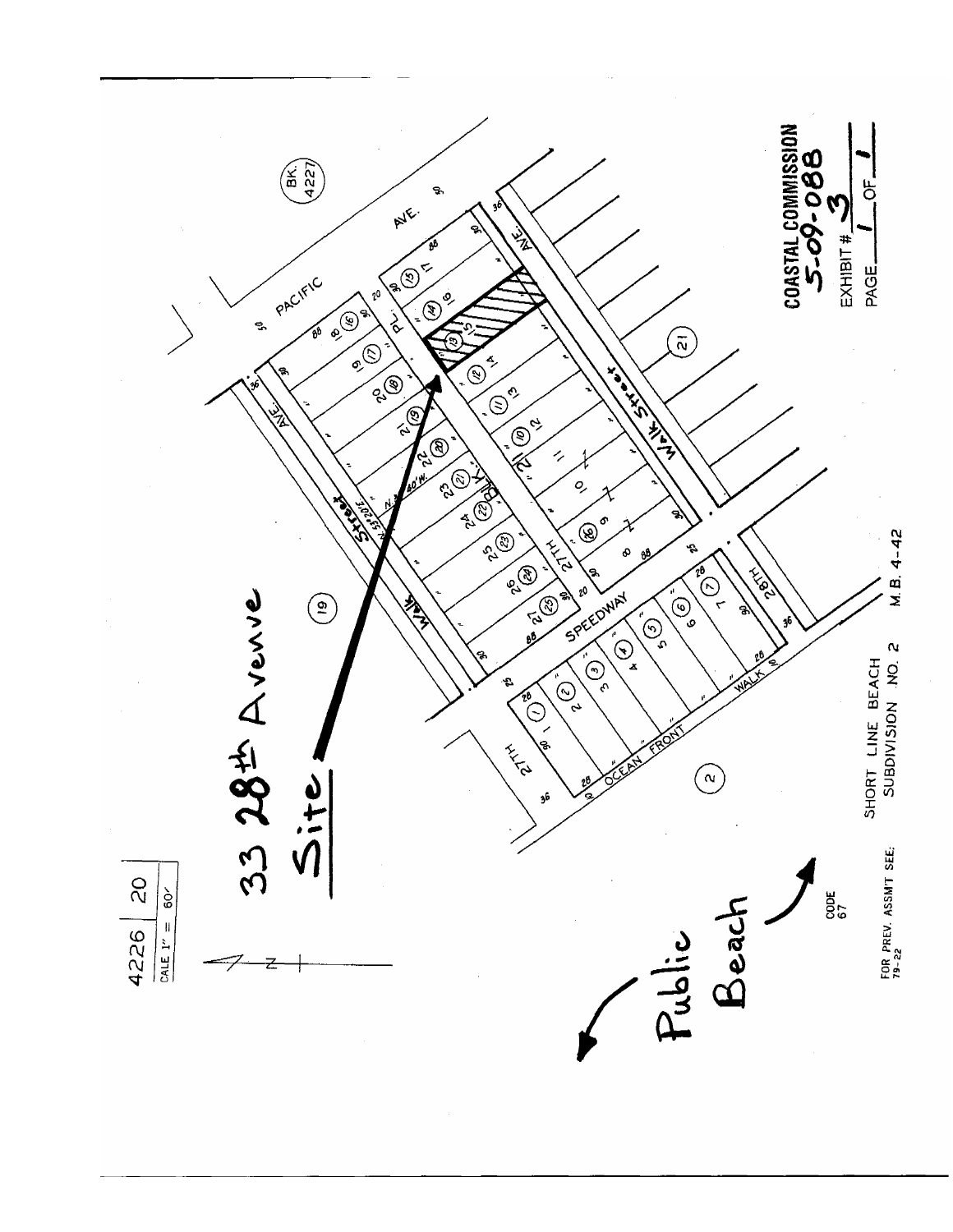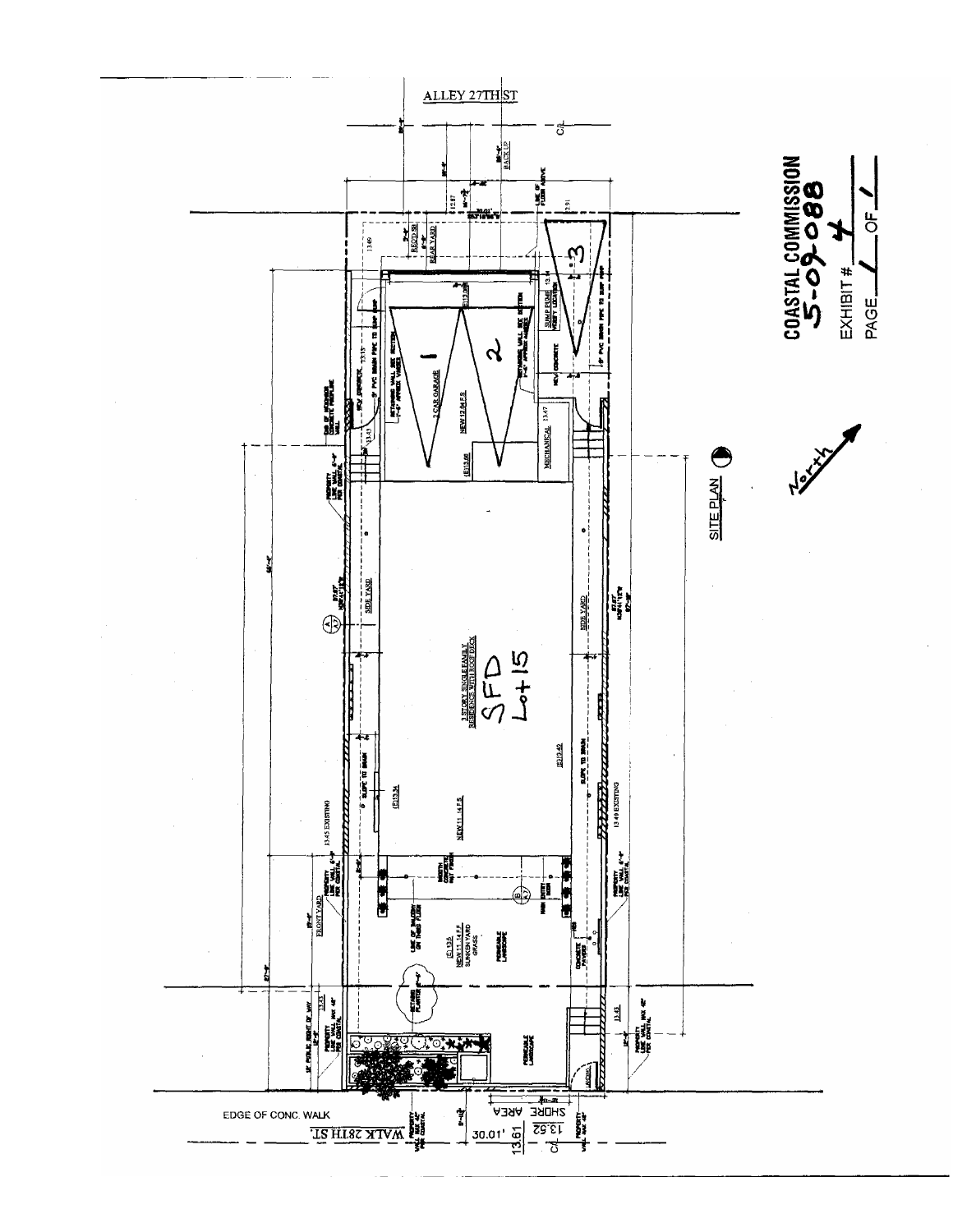